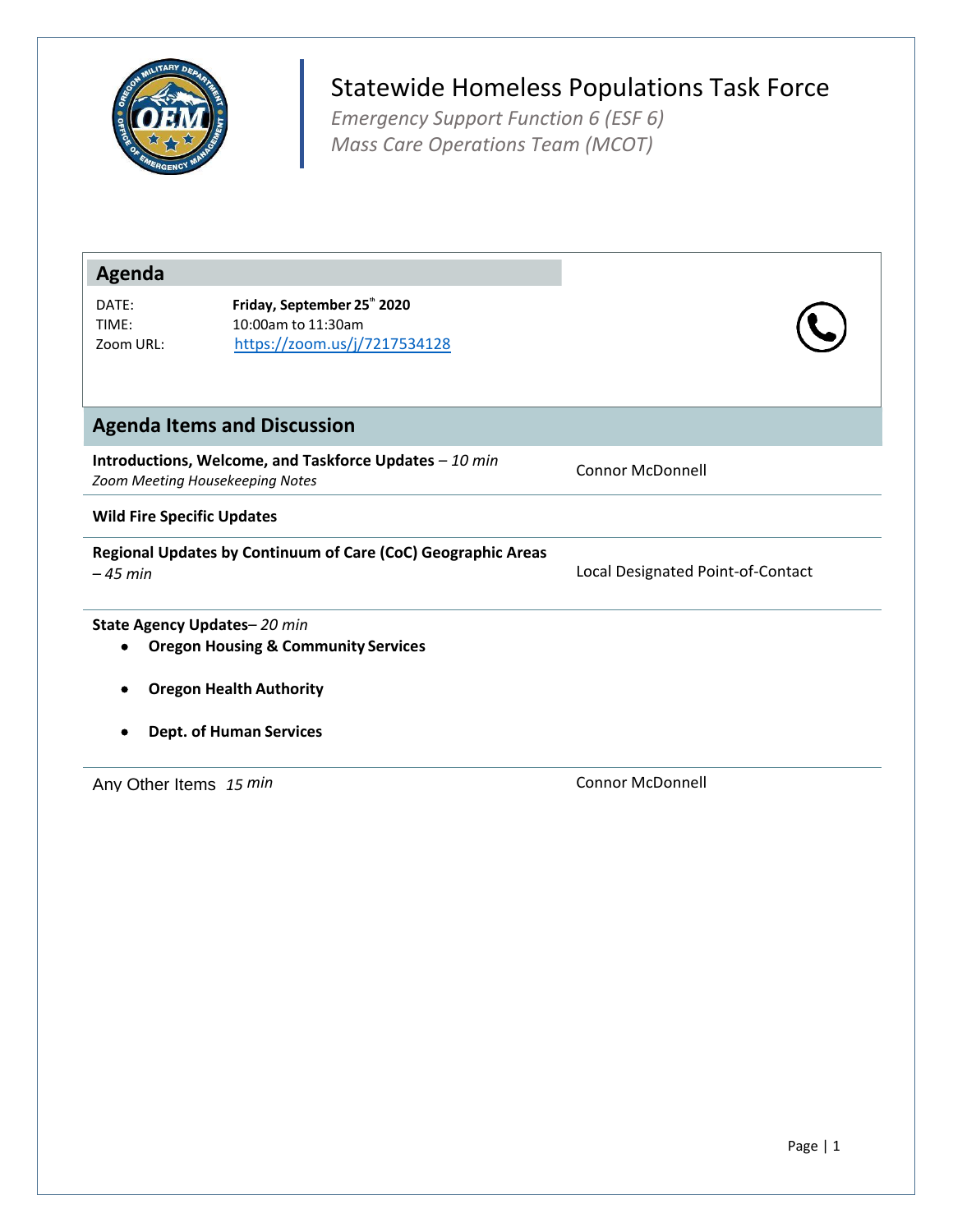## **COVID-19 Homeless Populations Taskforce**

| Statewide Regional Updates - September 25, 2020              |                           |                      |                                                                                                                                                                                                                                                                                                                                                                                                                                                                                                                                                                                                                                                                                                                             |
|--------------------------------------------------------------|---------------------------|----------------------|-----------------------------------------------------------------------------------------------------------------------------------------------------------------------------------------------------------------------------------------------------------------------------------------------------------------------------------------------------------------------------------------------------------------------------------------------------------------------------------------------------------------------------------------------------------------------------------------------------------------------------------------------------------------------------------------------------------------------------|
| Continuum<br>of Care                                         | <b>Counties</b>           | <b>Name</b>          | <b>Summarized Update</b>                                                                                                                                                                                                                                                                                                                                                                                                                                                                                                                                                                                                                                                                                                    |
| OR 500 -<br>Eugene<br>Springfiel<br>d/ Lane<br>County<br>CoC | Lane                      | Sarai<br>Johnson     | Multiagency event was successful. Challenge: coordinate to ensure<br>housing resources are maximized coming into the winter season;<br>FEMA, HUD, Non-Congregate Shelter                                                                                                                                                                                                                                                                                                                                                                                                                                                                                                                                                    |
| OR 502-<br>Medford<br>Ashland,<br>Jackson<br>County<br>CoC   | Jackson                   | Connie<br>Wilkerson  | Jackson County coordinated call was successful. Wildfires interface<br>with urban areas, final count is rising. 65% of statewide damages are<br>in Jackson County. Evac center is in the fairgrounds and is now a<br>Multiagency event to wrap around services. Planning with codes for<br>transitional housing options. Seasonal and Agworker communities<br>greatly impacted as well as elder communities. Unhoused<br>communities are displaced. Year-round shelters are at max<br>capacity, without cold weather here yet. Rental assistance is being<br>distributed.                                                                                                                                                   |
| OR 503-<br>Central<br>Oregon<br>CoC                          | Crook,<br>Jefferson       | DeschutesMolly Heiss | Supporting with a temp smoke shelter in Bend. Churches and<br>providers are housing 26 individuals. Temporary or Perm housing<br>options are being planned with city. COVID isolation contract is<br>extended through the end of year. Working on projects with support<br>of HB4212 resources. Cost of NCS and CS is a struggle.                                                                                                                                                                                                                                                                                                                                                                                           |
| OR 504-<br>Salem,<br>Marion,<br>Polk<br>Counties<br>CoC      | Marion<br>, Polk          | Ashley<br>Hamilton   | Wildfires impacted greatly. Complete damage is still being<br>assessed. True scope is still being worked, Reported 400 homes lost<br>and 18 shelters destroyed so far. Community was divided (east and<br>west) so working to bring them back together. Community<br>involvement has been a great resource. Databases are being<br>utilized via the health care system, school systems, and other<br>established pathways to bring the information together. Concern:<br>what does this look like for the unhoused populations that are not<br>located. Worried about Silverton, Scotts mill, and other local<br>unhoused communities. Smoke shelter was established. Looking at<br>hybrid model for winter warming models. |
| OR 505-<br>Oregon<br><b>Balance</b><br>of State<br>Coc       | 26<br>Counties<br>(Below) | Caleb<br>Green       | County will update as needed, continue to support wildfire<br>response and planning on winter warming shelters.                                                                                                                                                                                                                                                                                                                                                                                                                                                                                                                                                                                                             |
| OR 507-<br>Clackam<br>$\alpha$ s<br>County<br>Coc            | Clackamas Brenda          | Dermin               | Significant fire damage, smoke shelters were opened for a bout a<br>week providing overnight shelter to about 50 in need. COVID NCS<br>FMEA Application should be approved next week and will allow<br>expansion of winter shelters by 150 from September to May.                                                                                                                                                                                                                                                                                                                                                                                                                                                           |
|                                                              |                           |                      |                                                                                                                                                                                                                                                                                                                                                                                                                                                                                                                                                                                                                                                                                                                             |
|                                                              | Coos,<br>Curry            | Laura<br>Moore       | Smoke impact for a week no fire damage. COVID resources are<br>going out the door. Moving in numbers are increase but there are<br>no affordable housing options locally.                                                                                                                                                                                                                                                                                                                                                                                                                                                                                                                                                   |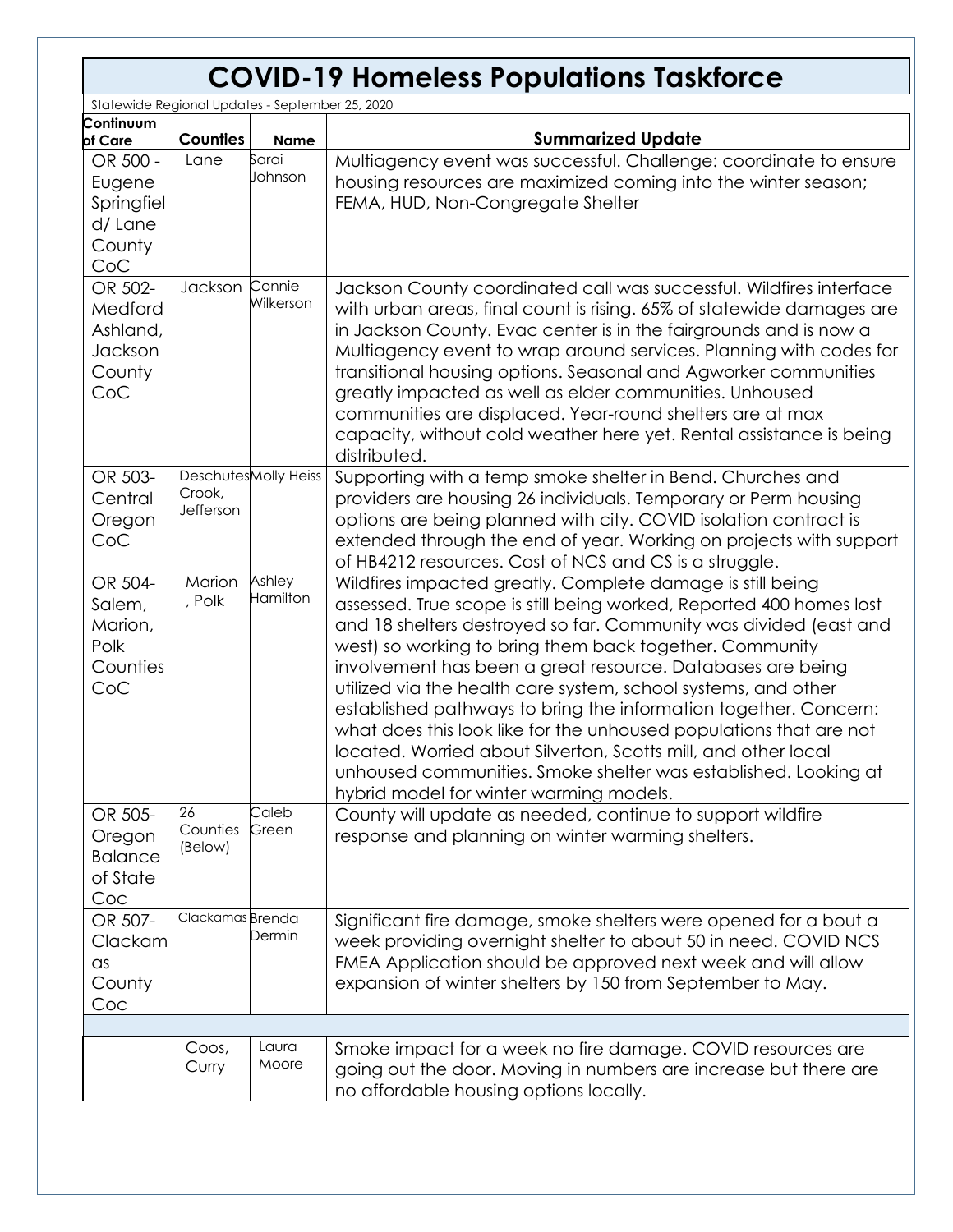| <b>OR-505</b><br><b>Balance</b><br>of State | Josephine Kelly<br>Douglas                                                                     | Wessels                   | Community and staff greatly impacted by fires. Slater/devil fires are<br>still significant. Partnering with Red Cross to provide services, pop up<br>camps in churches and business to help provide support. Friday is<br>coordinated outreach with our CCO, were wrap-around services<br>are provided. Challenge: significant number of people that were<br>effected that were living in barely standing RVs and struggling to<br>what their next option would be. These homes are not repairable<br>and would be very costly to replace. Planning for long-term<br>solutions. |
|---------------------------------------------|------------------------------------------------------------------------------------------------|---------------------------|---------------------------------------------------------------------------------------------------------------------------------------------------------------------------------------------------------------------------------------------------------------------------------------------------------------------------------------------------------------------------------------------------------------------------------------------------------------------------------------------------------------------------------------------------------------------------------|
|                                             | Klamath,<br>Lake                                                                               | Christina<br>Zamora       | Rental assistance is going out the door, damages from fire resulted<br>in 8 homes being loss. Evacuees were welcomed by community<br>and services are being coordinated. Winter warming shelters are<br>being planned but has no plan existing plan for NSG; no location.                                                                                                                                                                                                                                                                                                       |
|                                             | Grant,<br>Union,<br>Wallowa<br><b>Baker</b>                                                    | Rochelle<br>Hamilton      | Federal CARES fund are allocated out for end of year and are<br>working on regular funding now. Need about 400K more to met the<br>current need. Fire has not affected community directly. Winter<br>shelter is being planned.                                                                                                                                                                                                                                                                                                                                                  |
|                                             | Hood<br>River,<br>Wasco,<br>Sherman                                                            | Darcy<br>-ong-<br>Curtiss | Low impacted by wildfires. Focus on winter shelters, challenges<br>around location of NCS. Funding is not going to provide ESG CV-<br>Round 1 cannot be used for pallet shelters so they are working with<br>OHCS and on possible waivers to HUD. We are working on<br>contacted our legislator to rally for additional funding. Contact<br>Darcy if you are having similar issues and want to make legislative<br>contact: dlong-curtiss@ci.the-dalles.or.us                                                                                                                   |
|                                             | Counties Unavailable: Multnomah, Yamhill, Lincoln, Benton, Linn, Clatsop, Columbia, Tillamook, |                           |                                                                                                                                                                                                                                                                                                                                                                                                                                                                                                                                                                                 |

Gilliam, Morrow, Umatilla, Wheeler, Harney, Malheur and Washington

| <b>State Updates</b> |                      |                                   |                                                                                                                                                                                                                                                                                                                                                                           |
|----------------------|----------------------|-----------------------------------|---------------------------------------------------------------------------------------------------------------------------------------------------------------------------------------------------------------------------------------------------------------------------------------------------------------------------------------------------------------------------|
| <b>OHA</b>           | Ann<br>Thomas        | <b>OHA</b>                        | 31K COVID cases, increase in numbers. Yesterday the daily count<br>was the highest since August. County metrics are impacted with<br>children returning to school. Displaced and without resources are<br>proving to be larger issues with trying to get families stabilized and<br>children returning to school. Stepping up COVID response in<br>displaced communities. |
|                      | Wes<br><b>Rivers</b> |                                   | Yesterday's launch was a success:<br>https://www.safestrongoregon.org/mental-emotional-<br>health#support-for-you<br>https://www.oregon.gov/oha/PH/ABOUT/Pages/Community-<br>Engagement.aspx                                                                                                                                                                              |
| <b>OHCS</b>          | Mike<br>Savara       | AD<br><b>Homeless</b><br>Services | Wildfire Damage Relief program update; small program with about<br>200K funding, has received over 1000 applications. Provides up to<br>7K. Program is paused until FEMA processes are competed. We are<br>trying to bring in additional funds and allow for the max flexibility for<br>larger acceptance numbers.                                                        |
|                      | Laura<br>Lien        | <b>AD Homeless</b><br>Services    | Winter Shelter webinar; October 5th<br>ESG Round 2 Webinar: October 12th<br>Save-The-Date LINK HERE:<br>http://campaign.r20.constantcontact.com/render?m=11051733176<br>81&ca=fff44231-3134-4874-9cd3-5fcdf39adfe8                                                                                                                                                        |